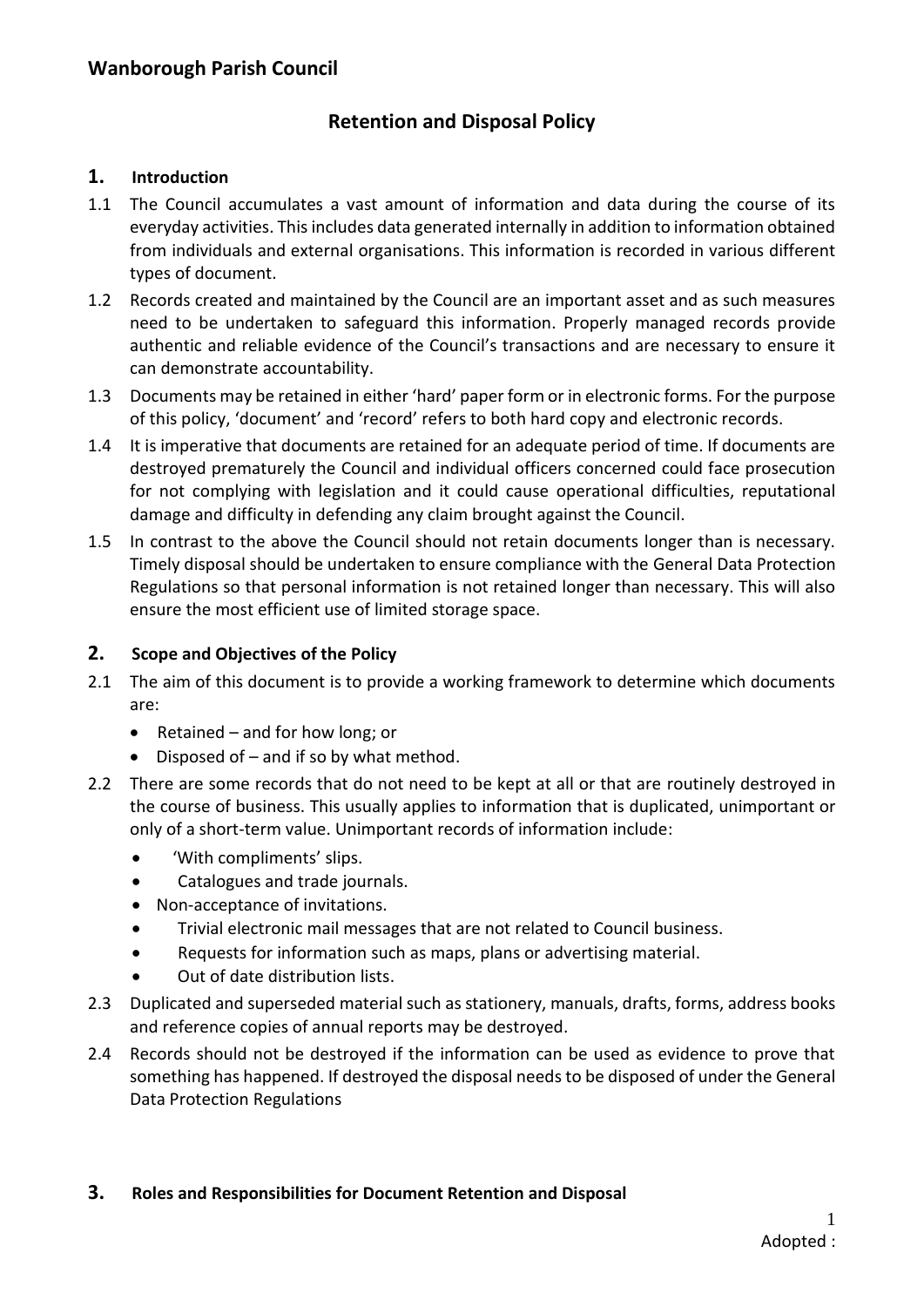# **Wanborough Parish Council**

- 3.1 Councils are responsible for determining whether to retain or dispose of documents and should undertake a review of documentation at least on an annual basis to ensure that any unnecessary documentation being held is disposed of under the General Data Protection Regulations.
- 3.2 Councils should ensure that all employees are aware of the retention/disposal schedule.

#### **4. Document Retention Protocol**

- 4.1 Councils should have in place an adequate system for documenting the activities of their service. This system should take into account the legislative and regulatory environments to which they work.
- 4.2 Records of each activity should be complete and accurate enough to allow employees and their successors to undertake appropriate actions in the context of their responsibilities to:
	- Facilitate an audit or examination of the business by anyone so authorised.
	- Protect the legal and other rights of the Council, its clients and any other persons affected by its actions.
	- Verify individual consent to record, manage and record disposal of their personal data.
	- Provide authenticity of the records so that the evidence derived from them is shown to be credible and authoritative.
- 4.3 To facilitate this the following principles should be adopted:
	- Records created and maintained should be arranged in a record-keeping system that will enable quick and easy retrieval of information under the General Data Protection Regulations
	- Documents that are no longer required for operational purposes but need retaining should be placed at the records office.
- 4.4 The retention schedules in Appendix A: List of Documents for Retention or Disposal provide guidance on the recommended minimum retention periods for specific classes of documents and records. These schedules have been compiled from recommended best practice from the Public Records Office, the Records Management Society of Great Britain and in accordance with relevant legislation.
- 4.5 Whenever there is a possibility of litigation, the records and information that are likely to be affected should not be amended or disposed of until the threat of litigation has been removed.

### **5. Document Disposal Protocol**

- 5.1 Documents should only be disposed of if reviewed in accordance with the following:
	- Is retention required to fulfil statutory or other regulatory requirements?
	- Is retention required to meet the operational needs of the service?
	- Is retention required to evidence events in the case of dispute?
	- Is retention required because the document or record is of historic interest or intrinsic value?
- 5.2 When documents are scheduled for disposal the method of disposal should be appropriate to the nature and sensitivity of the documents concerned. A record of the disposal will be kept to comply with the General Data Protection Regulations.
- 5.3 Documents can be disposed of by any of the following methods:
	- Non-confidential records: place in waste paper bin for disposal.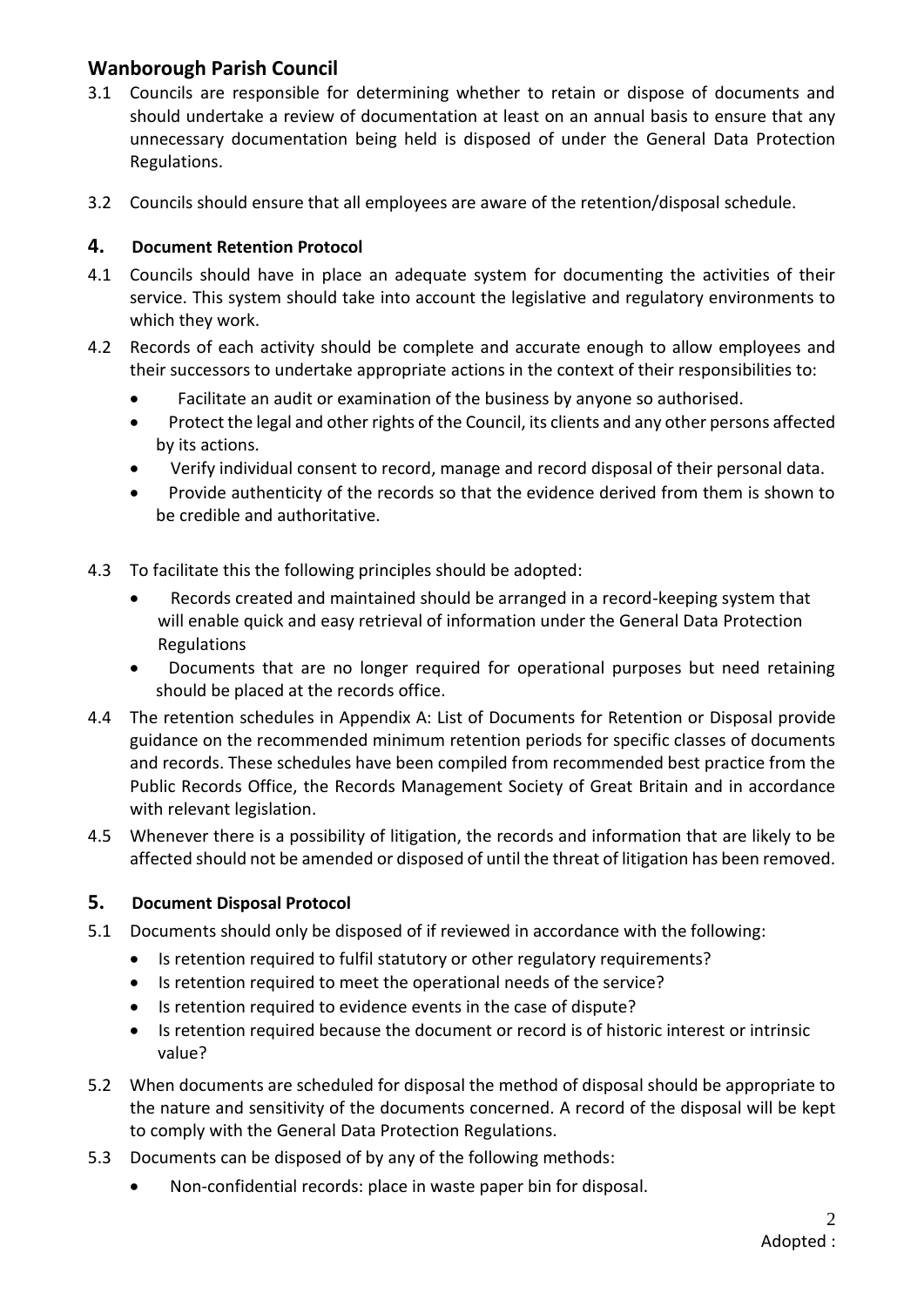# **Wanborough Parish Council**

- Confidential records or records giving personal information: shred documents.
- Deletion of computer records.
- Transmission of records to an external body such as the County Records Office.
- 5.4 The following principles should be followed when disposing of records:
	- All records containing personal or confidential information should be destroyed at the end of the retention period. Failure to do so could lead to the Council being prosecuted under the General Data Protection Regulations.
	- the Freedom of Information Act or cause reputational damage.
	- Where computer records are deleted steps should be taken to ensure that data is 'virtually impossible to retrieve' as advised by the Information Commissioner.
	- Where documents are of historical interest it may be appropriate that they are transmitted to the County Records office.
	- Back-up copies of documents should also be destroyed (including electronic or photographed documents unless specific provisions exist for their disposal).
- 5.5 Records should be maintained of appropriate disposals. These records should contain the following information:
	- The name of the document destroyed.
	- The date the document was destroyed.
	- The method of disposal.

#### **6. Data Protection Act 1998 – Obligation to Dispose of Certain Data**

6.1 The Data Protection Act 1998 ('Fifth Principle') requires that personal information must not be retained longer than is necessary for the purpose for which it was originally obtained. Section 1 of the Data Protection Act defines personal information as:

Data that relates to a living individual who can be identified:

- a) from the data, or
- b) from those data and other information which is in the possession of, or is likely to come into the possession of the data controller.

It includes any expression of opinion about the individual and any indication of the intentions of the Council or other person in respect of the individual.

- 6.2 The Data Protection Act provides an exemption for information about identifiable living individuals that is held for research, statistical or historical purposes to be held indefinitely provided that the specific requirements are met.
- 6.3 Councils are responsible for ensuring that they comply with the principles of the under the General Data Protection Regulations namely:
	- Personal data is processed fairly and lawfully and, in particular, shall not be processed unless specific conditions are met.
	- Personal data shall only be obtained for specific purposes and processed in a compatible manner.
	- Personal data shall be adequate, relevant, but not excessive.
	- Personal data shall be accurate and up to date.
	- Personal data shall not be kept for longer than is necessary.
	- Personal data shall be processed in accordance with the rights of the data subject.
	- Personal data shall be kept secure.